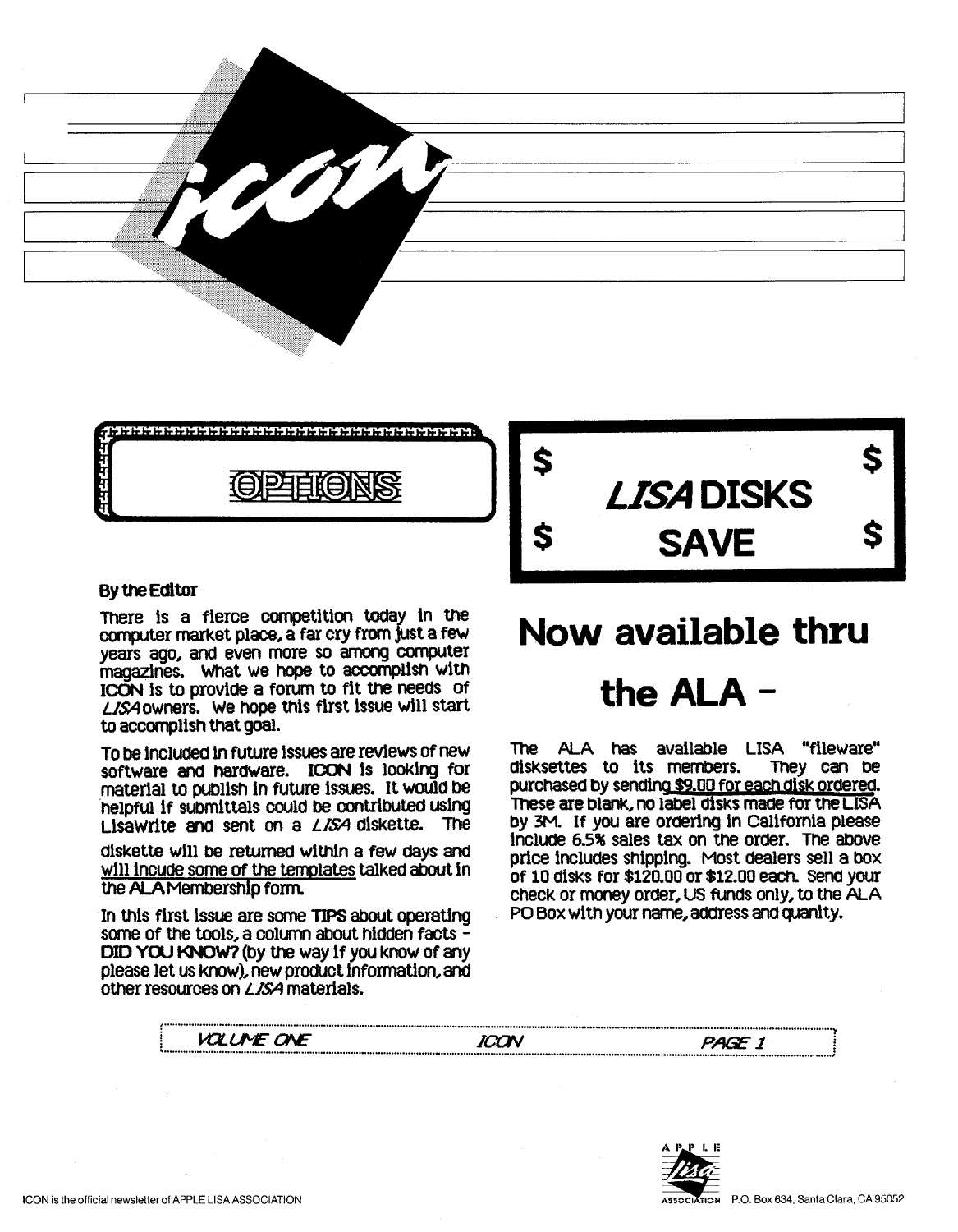## 8 D **ICON** 8 5 D

Issue #1 OCtober 1983

ICON is published by Apple Lisa Association and its entire contents are copyrighted. No part of this publication my be reproduced in any form without prior written permission from (ALA)Apple Lisa Association. ALA offers no warranty, either expressed or Impl1ed, for any losses dUe to the use of any material published in ICON.

ICON is printed and provided for the membership of ALA and caples may be obtained by becoming a member of ALA At this time ICON is published periodically.

Apple Lisa Assoication is a not-for profit organization formed in the State of California. Please write if you wish information about ALA or ICON:

P.O. BOX 634 SANTA CLARA, CA 95052

,

The following tips were obtained from Apple Computer, Inc. and compiled by the *LISA* Phone Support group. They are listed under each heading approximately in the order of their Importance.

ದ ಮದುರು ಮದುರು ಮಧುರು ಮದುರು ಮದುರು ಮದುರು ಮದುರು ಮದುರು ಮದುರು ಮ

里吃货

#### **General**

VERY IMPORTANT: If you have to press Reset,<br>pull the plug, or otherwise restart the system abnormally (l.e. without pressing the on-Off button) always use the Office System 1 disKette to repair the disks that were being used. This procedure Is described starting on page 0-53 in the Owner's Guide. If you don't do this befosre using the disks again, you could suffer the fate of lost data and vanishing blocks.

If you have a document that is damaged or a tool fallure or any other system difficulties, follow the appropriate directions in Appendix 6 in the Owner's Guide.

If you move a paralled card from slot 1 to slot 2, be sure to set Preferences to No Device for the card before you move it Otherwise, the *LISAwl11*  try to print to the printer in the empty slot and give you a technical difficulties message with an error number 1222. In fact, we have found that<br>the majority of technical difficulties messages encountered while trying to print are caused by Preferences being set for a printer that isn't really there. Check the preferences settings and the actual connections before call1ng for help.

When the *LISA* makes the musical noise (the manual calls it 'whistling"), it is telling you to choose **Monitor the Printer** from the File/Print<br>menu. This means that the orinter needs This means that the printer needs something (paper, ribbon, to be turned on, etc.) if you are printing While You Work.

If a system hangs completely and the mouse pointer or hourglass doesn't move, most likely it's got a bad memory bOard.

A *LISA* that restarts Itself unexpectedly may have a bad power supply.

L ............... ":.~."::!..:'!::. ... ":::."..."'!: .........................*................................. !..t;!0!.. .........................*....................................... :..~ .............................. .;

 $100N$   $PAF$   $PAF$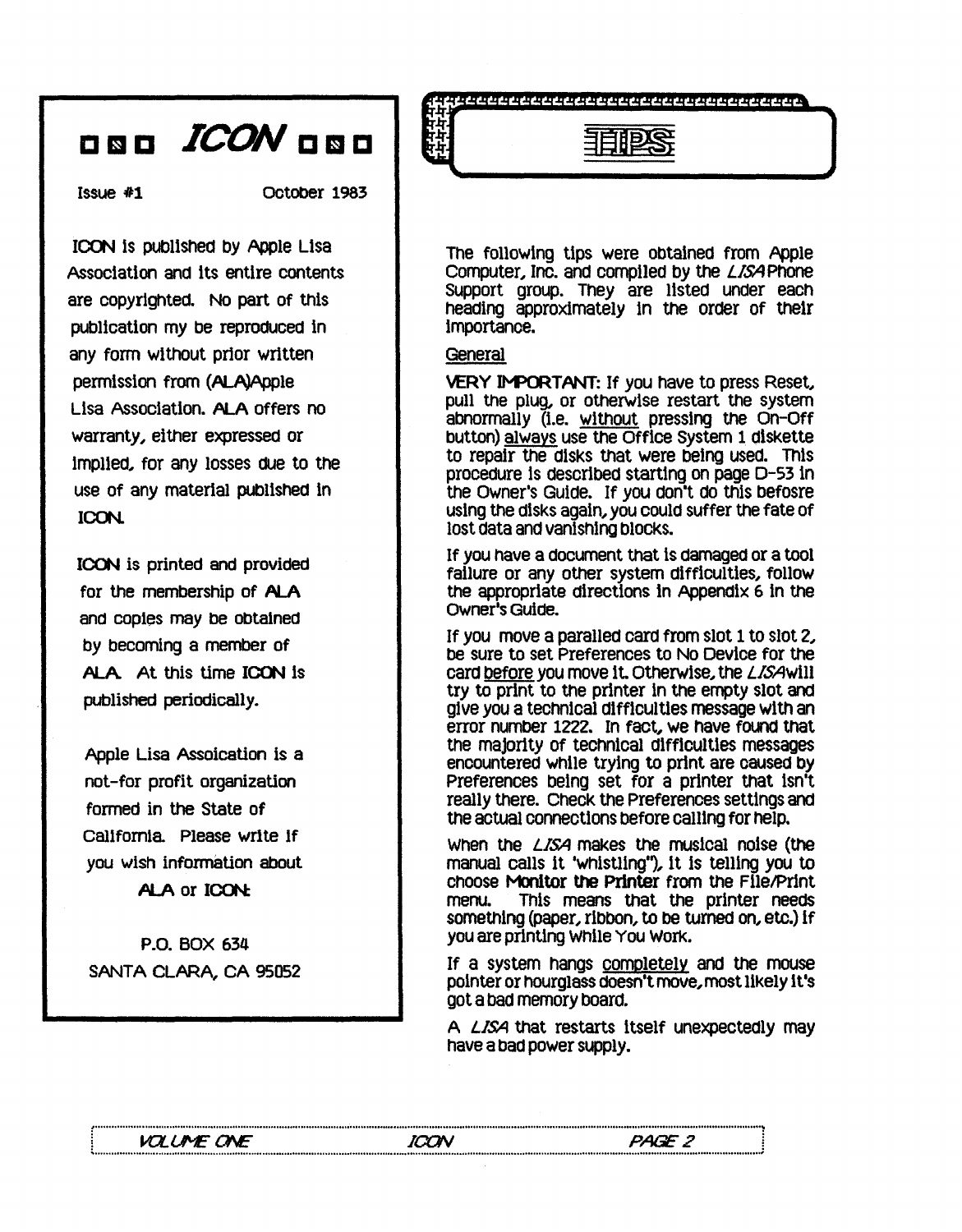If you have a *LISA* that turns itself on, Don't Panic. It doesn't hurt anything. If you want it not to do this, have the power supply exchanged.

When you have a dialog box with buttons, one of the choices is usually indicated with a heavy outline. This choice is the default and will be used if you click anywhere outside the dialog box, such as in the document or on the menu bar. This can be especially usefull after chossing Format<br>for Printer; if you want to print right away, you don't have to click OK, just go right to the File/Print menu and chosse Print.

The tool master diskettes are not copy protected;<br>they can always be used on any *LISA* However,<br>once a copy of a tool has been made, that copy and all other copies made from that master will only run on that *LISA* Make sure that any copies of the tools are made from the correct master disK for that *LISA* 

When trying to print a drawing using Landscape and you wiSh it to fill the Sheet of paper - Normal resolution will result in tiny characters - use High resolution.

If you have lost a tool, a stationary pad, or an examples folder you don't need to reinstall the Office System to regain those documents. All you need to do is to put in the disK for the tool or dOcument you are missing, open It, select the appropriate document and make a duplicate<br>(page D-11 in the Owner's Guide).

If you've lost the emply folders pact every newly initllized disKette has one. Follow the directions for duplication on page D-11.

#### UsaCalc

You can enter a cell's coordinate in a formula <Option>, and click the mouse button at the same time.

When you Cut, cells that refer to the CUt cells will be set in Error. When you Paste, they wlll be fixed. If you try to do any editing before Pasting the cells Into a new location, you will get a friendly warning.

If you are cutting or copying your spreadsheet to paste It Into another document, DO NOT Select<br>All of Document. The desktop is unable to paste this type of data into any document, including the one it came from.

To select a range of cells that won't fit on the screen (such as A1:A100), click on the Cells line (or press < Apple >-G) and type In the range.

Why is ther no "R" or "C" choice for calculation in Usacalc, llKe VlslCalc has? LlsacaIc w111 keep recalculating a sheet until all forward references are resolved, so chossing row or column have circular references, recalculation must be stopped with <Apple>-<period>.

#### LlsaDraw

Understand the difference between shading<br>white and "none". If you have text which is Obscuring a nearby dIagram, try Shading the text "none". Also, if you are having trOUble selecting an Object, expeclally a polygon, It Is probably shaded "none". Shading In white will make It much easier to select Also be aware that groups of objects (Une, for example) can not be Shaded.

If you select an Object and type, the text will be centered In the Object

Pasted information Is centered around the most recent c11ck on the document.

While printing a document in Hi-res you may encounter an error 3001 or 3007. If either of these Is encountered It is an Indication that you have backspaced In a pIece of text In your dOCument. This action can sometimes cause the text to be Changed Into the system font Which cannot be printed by LisaDraw. To fix this, find the text that you did the backspace In, cut or clear It, and retype It

#### **LisaGraph**

If you have data in LisaCalc that is oriented<br>horizontally and you want to paste it vertically into LisaGraph, click in the row headers; Cut; click in column A's header; and Paste. The data w111 be reoriented. Note: you can't do this in UsaCalc.

Be aware that if you want dOllar amounts on tne  $\times$  or  $\times$  axis. LisaGraph will always round the numbewrs up to 1 decimal place for any increment you chosse except.05 and .1.

#### LlsaLlst

Despite rumors to the contrary, LlsaList ZIP code fields can be expanded from 5 to 9 digIts at any time.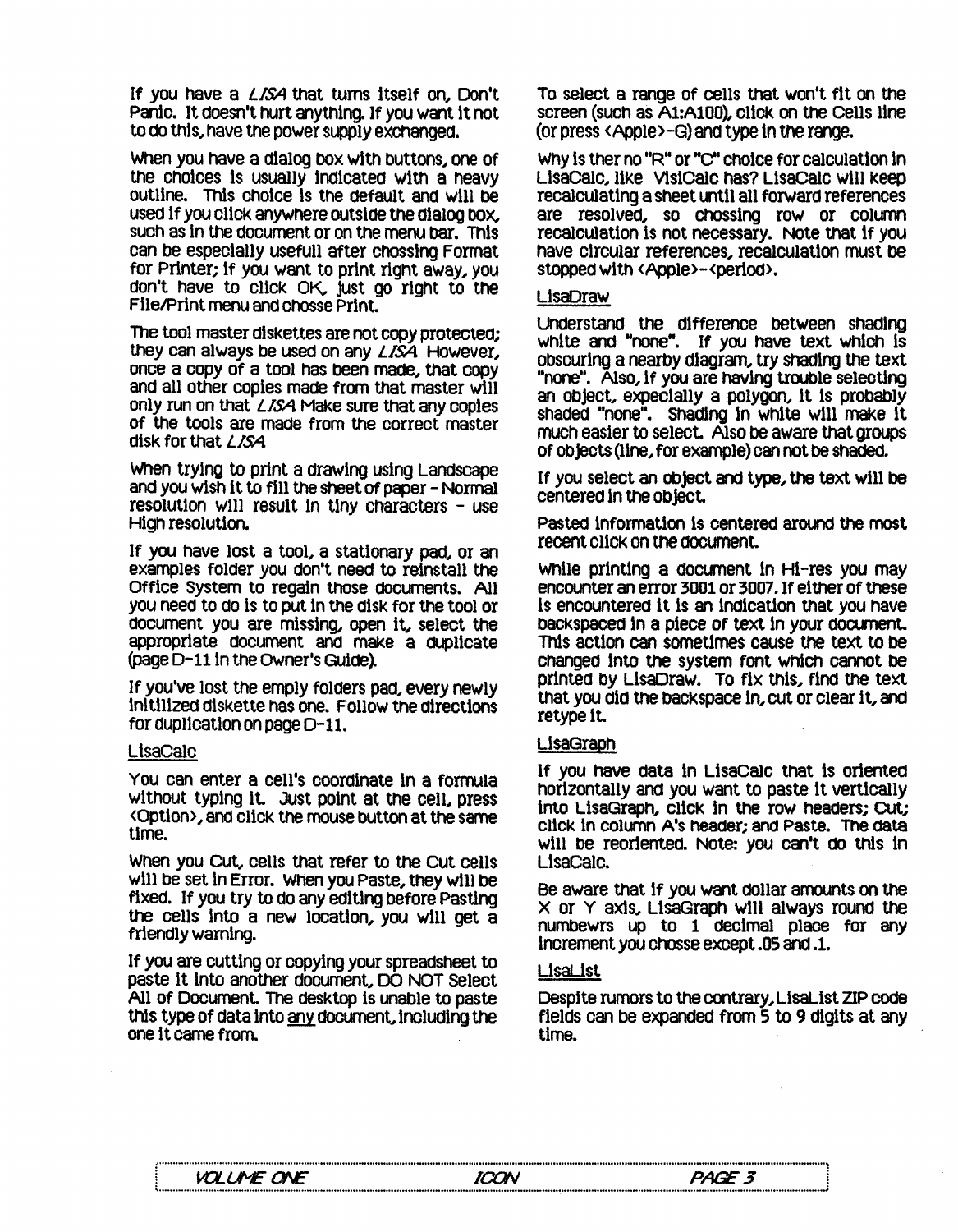When try to enter a particular data format look at the appendix for the LisaList manual first. It Is fairly complete and will answer most of the questions.

#### LisasProject

Watch out for this problem: typing a resource name, then typing the task's length without pressing <Tab>.

Beware of drawing lines slopplly; If you draw too far and two poxes are close, you can connect the wrong boxes and not notice. If you think this has happened, click on the line and it will become completely visible.

On the Resource chart, the resources are listed in the order they were entered.

If the Late Start is earlier than the early start for the project, then someWhere along the Une there have been some SCheduled Dates set that have affected the rescheduling of the tasks in this manner.

#### LisaWrite

Information pasted from Llsacalc has tab settings for each column. These tabs correspond to positions on the metric ruler. The type of tab set depends on the formatting for that particular oolumn In LlsacaiC. Get famIliar with tabs. After you've worked with them a while they oan be very useful.

To select a page mark that you want to get rid of, put it on line by itself, cUcK on it three times and backspace or cut.



If you press SHIFT/OPTION and 0 on the key pad you can dim your screen. When this is done the mouse will not turn it back on  $-$  you must press any Key.

If you are using the Apple COx Matrix printer, and It Is attached to the *LISA* via the parallel card in the top plug only, you can press SHIFT/OPTION and 4 on the key pad and you will prtnt Whats on the screen.

Daisy Wheel Printers are being shipped set for 1200 baud. This must be changed to 9600 baud before you can print. The recommended. swItCh settings are: SWl - all are on except 4 & 5; SW2 - all are off except 5 & 8.

| <i>ICON</i> STORAGE |
|---------------------|
|                     |

The format used for ICON, 7 By 9 inches with three hole punch, was done so that you can store your copies in the extra binder supplied with your LISA It Is called the Acoessory Binder and has no name on the spine. The Apple part number is 620-6151 and we hOpe to be able to supply them the members in the future.

| <b>AVAILABLE STORAGE</b> |                         |  |
|--------------------------|-------------------------|--|
| LisaCalc                 | <b>500kbyes</b>         |  |
| <b>LisaList</b>          | 600 kbytes - disk       |  |
|                          | 4.0 Mbytes - Profile    |  |
| LisaWrite                | 300 pages - disk        |  |
|                          | 1500 pages - Profile    |  |
| LisaProject              | 500 kbytes - (32 sq ft) |  |
|                          | 1000 tasks              |  |
| LisaDraw                 | 500 kbytes              |  |
| LisaGraph                | 2000 data points in any |  |
|                          | combination             |  |

**VOLUME ONE** L::::::::::~:~~::~::::::::::::::::::::::::::::::::::::::::::::::::::::::::::::!t?~::::::::::::::::::::::::::::::::::::::::::::::::::::::::::::::~~:i::::::::::::::: ::::::::]

ICON

o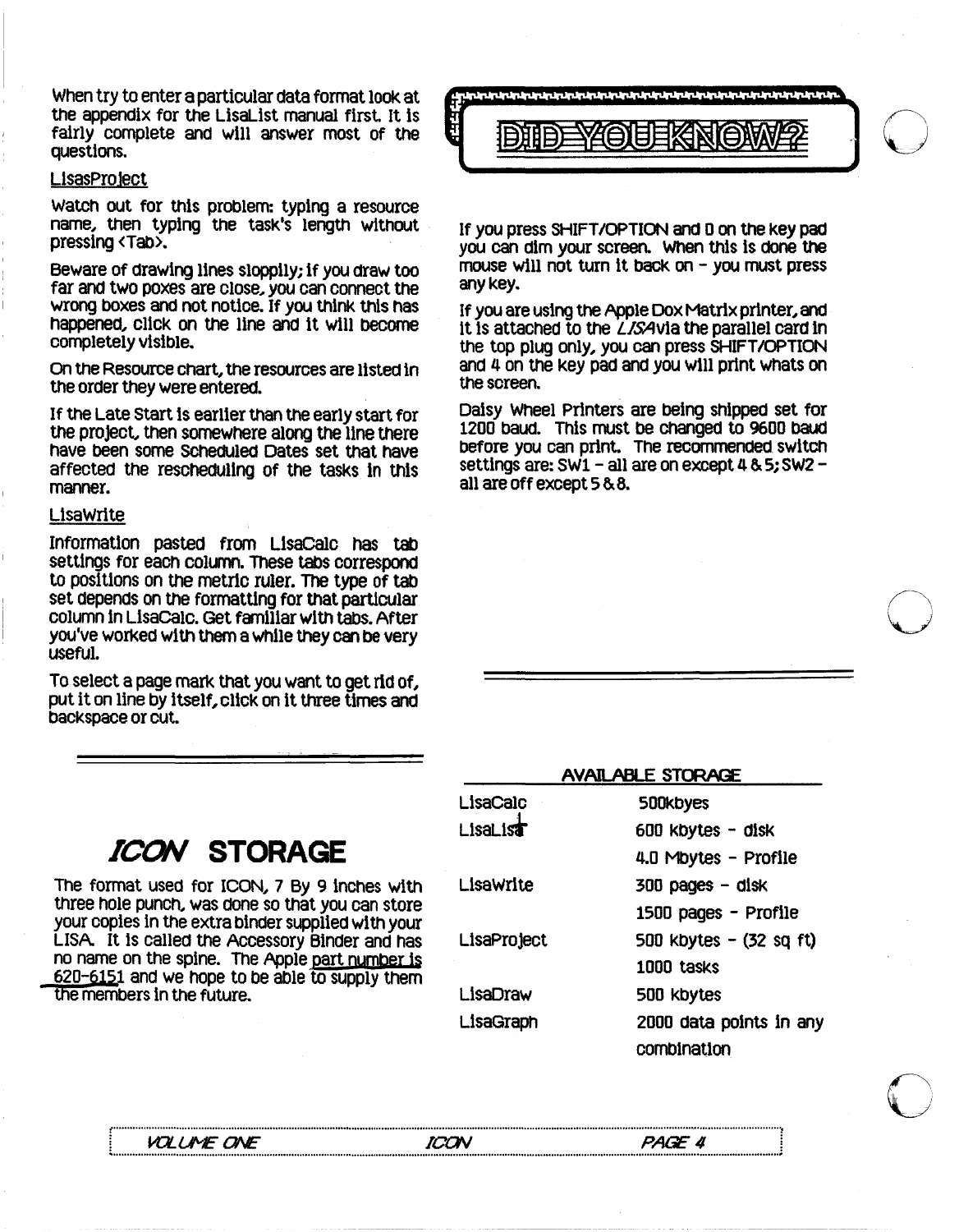

BASIC-Plus

#### Programming Language

From Apple Computer, Inc.

#### by Allen Clara

The fOllowing are some of the hlghllghts of BASIC-Plus that will be released by Apple Computer, Inc. In the near future (Note: as of this time we don't know when it will be available for purchase by the general public).

BASIC-Plus is based on DEC's BASIC-Plus language and Is expanded In several areas. It Is also based on a superset of Dartmouth BASIC and Is simple enough for beginners and powerful enough for developing sophisaticated business and scientific appllcatlons. In fact applications written In most other microcomputer BASICs can be modified to run on the *LISA* 

It allows all available memory to be used, thus<br>supporting the development of large programs. The language can contain variable names up to 30<br>significant characters and uses the IEEE floating point arithmetic that provides accuracy in double-precisIon calculatlons up to 56 digits In strings and 15 decimal digits in floating point.

Some of the programming features Include the common IF .... THEN with the extended ELSE, PRINT USING is standard, ON .... GOTO, ON .... GOSUB, ON .... ERROR, WHILE .... NEXT, UNTIL<br>.... NEXT, Mathematical functions include: Mathematical functions include: Transcendental (sine, cosine, etc.), Logarithms and exponents, and Matrices. MUltivariable and mult1l1ne functions, recursive functions, virtual arrays, kmatrix operations, and versatile statements support complex appllcatlons.

BASIC-Plus Is a interpretive language and therefore easy to debug. STOP statements can be used when writting programs to stop the running<br>and let the programmer examine and modify the<br>variable values. Then continue program execution from the point it left off.

### IMPOSSIBLE?

#### By Jim Hoyt

Need to put WHITE letters on a BLACK background? They say it can't be done. Well just do the following:

(Note: this works fine with 1/4" and 1/3" letters, In bold, but the ribbon smeers on the smaller type styes - this must be done using LisaDraw only).

Type your line: Make a Duplicate:



Move them apart and change one to HOLLOW and the other to SHADOW type style:

### **IMPOSSIBLE?**

### **IMPOSSIBLE?**

The next step is to put them over each other (you can't see this because they hide each other~ Then go to the Shades Menu and select black. Click the mouse and you will have WHITE letters on BLACK

### IMPOSSIBLE?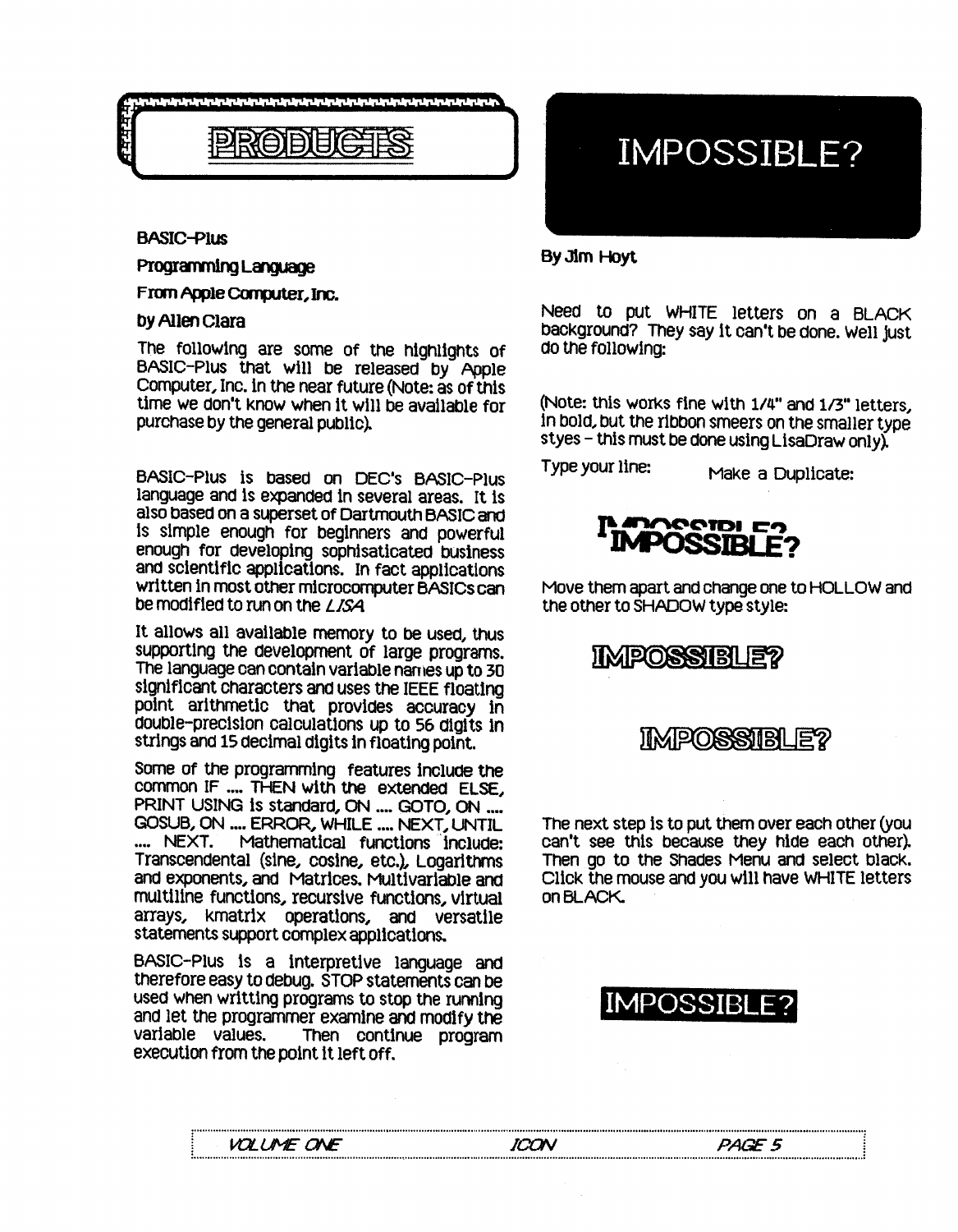

#### 的复数日 **EIR**

Rumor has it that the number one priority in the POS Division at Apple is make all the tools supplied with *LISA* interactive. In other words so that any document done on one tool can be put into another. An example would be to take a graph done on LisaGraph and be able to copy it onto LisaWrite. Some tools can interact now but not all (as far as we know the following table works):

The following list of addresses are possible resource centers for information about *LISA* If you know of any others please inform ALA and we will publish them in the next issue.

SIGNAL is a publication for LISA users and developers. It is published by Semaphore Corporation and can be obtained by sending in the information form on the next page.

> The International Apple Core has a Special Insterest Group (SIG) for *LISA* owners. For more Informalton contact LISA SIG. c/o Gene Pope, 3901 So. Elkhnart St., Aurora, CO 80014.



i<br>Hii



NOTE: High-lited ellipses can Cut & Paste between other applications of the same type and themselves.

| .                                         |  |
|-------------------------------------------|--|
| <b>ONF</b><br>$\bm{m'}$<br>$\overline{M}$ |  |
|                                           |  |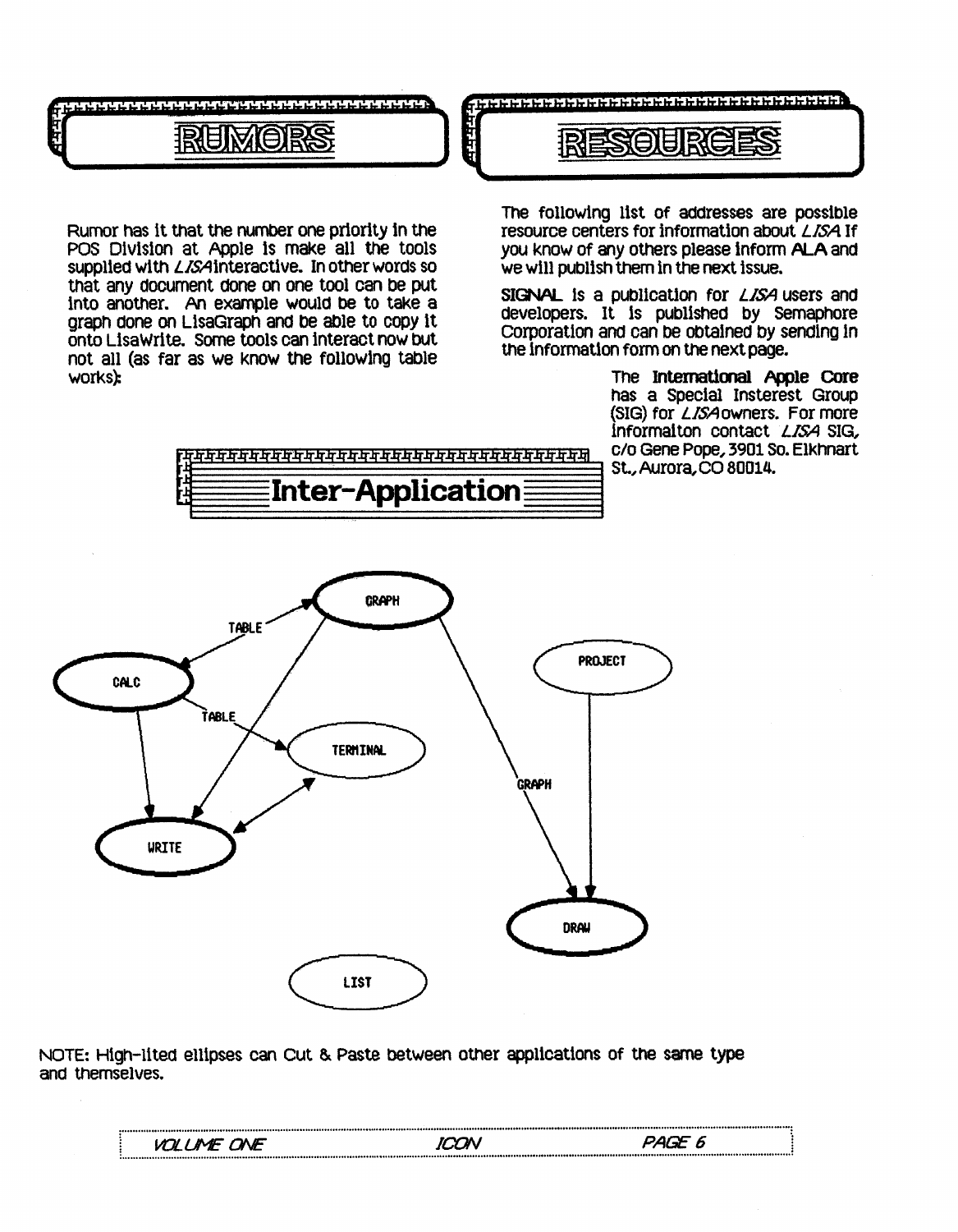## **MEMBERSHIP APPLICATION**

| Please accept this application for my                                                                                                                                                  |                                                                                                                                                                    |
|----------------------------------------------------------------------------------------------------------------------------------------------------------------------------------------|--------------------------------------------------------------------------------------------------------------------------------------------------------------------|
| membership. Enclosed is my check<br>or money order for \$40.00 (US) made<br>payable to AppleLisa Association.<br>Please bill by VISA __ or Master-<br>Cerd . Interback No.<br>Card No. | Name $\cdot$<br>Company ____<br>Address<br>$City$ <sub>------</sub><br>Country<br>Telephone<br>Lisa serial n<br>Ia<br>п<br>a<br>$\mathbf I$<br>а<br>T<br>a<br>7I a |
| City                                                                                                                                                                                   | $\square$ I am a Lis<br>is in the<br>free of ch<br>Signature                                                                                                       |
| Payment must accompany application<br>and must be in US funds drawn on US<br>bank. Mail to AppleLisa Assoication<br>P.O. Box 634, Santa Clara, Ca 95050                                | $\Box$ I am not<br>address i<br>send me t<br><b>Enclosed</b><br>□ \$10<br>$\square$ \$20                                                                           |
|                                                                                                                                                                                        | Return th<br>Signal, 207<br>Requests                                                                                                                               |

# 月成目目

# **SUBSCRIPTION TO SIGNAL**

| Name $\cdot$<br>Address                                                                                                                                                                                                         |
|---------------------------------------------------------------------------------------------------------------------------------------------------------------------------------------------------------------------------------|
|                                                                                                                                                                                                                                 |
| Lisa serial number                                                                                                                                                                                                              |
| $\Box$ I am a Lisa end user.<br>$\Box$ I am a Lisa software developer.<br>$\Box$ I am a Lisa hardware developer.<br>$\sqcap$ I am a Lisa dealer.<br>$\Box$ I am a Lisa OEM.                                                     |
| $\square$ I am a Lisa user <u>and</u> my mailing address<br>is in the USA. Please send me Signal<br>free of charge. Date _______________<br>Signature Signature                                                                 |
| $\Box$ I am not a Lisa user or my mailing<br>address is not in the USA, but please<br>send me the next ten issues of Signal.<br>Enclosed is:<br>$\Box$ \$10 US (inside North America)<br>$\Box$ \$20 US (outside North America) |
| Return this form and any payment to:<br>Signal, 207 Granada Drive, Aptos, CA 95003<br>Requests for free subscriptions MUST                                                                                                      |

answer all questions above.